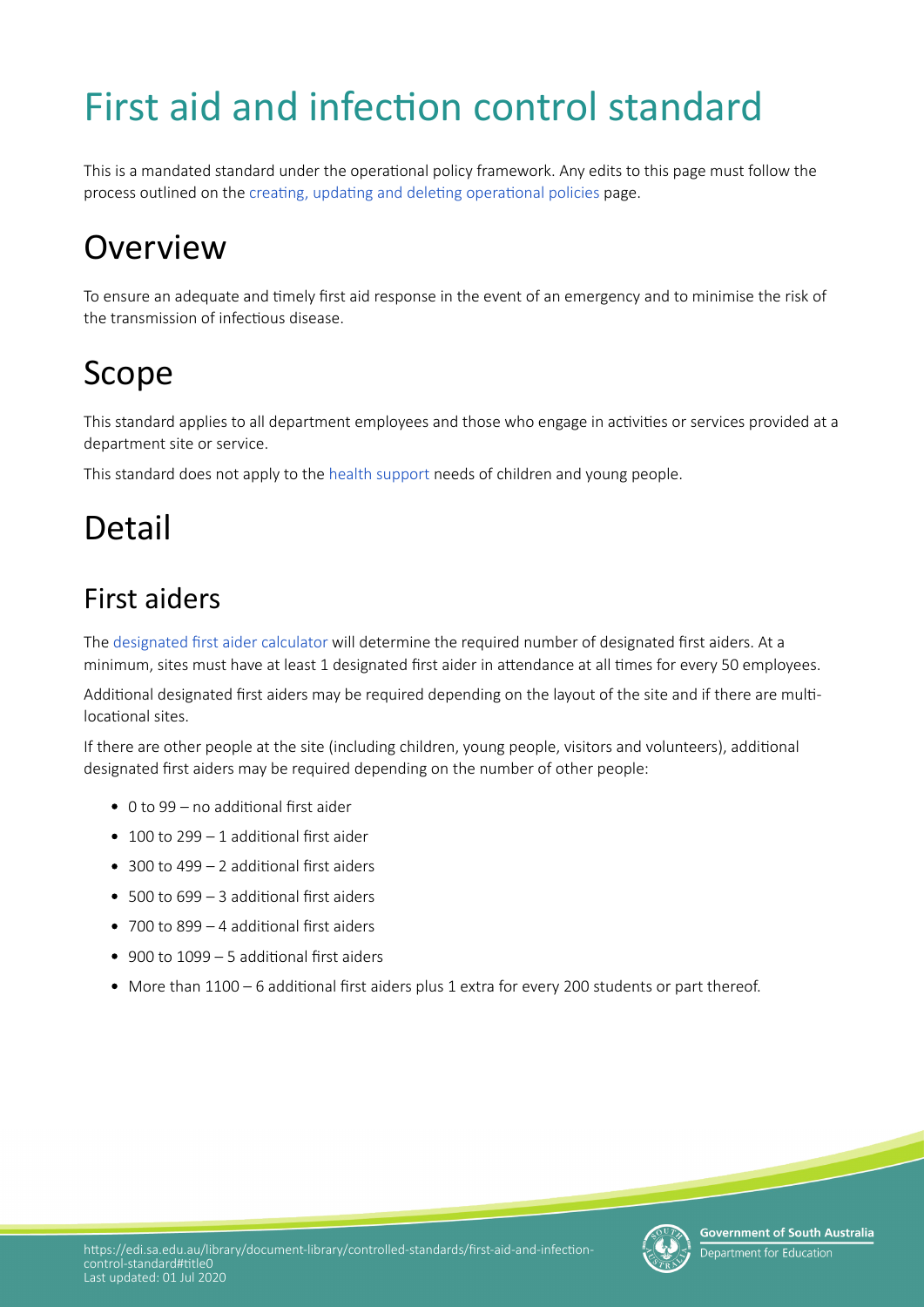### Excursions, camps and adventure activities

Sites must ensure that employees and others participating in excursions have access to first aid supplies and are aware of the excursion emergency and evacuation procedures. Access to first aid support must be available at all times and due consideration should be given to emergency response times when selecting a camp or excursion location.

| <b>Activity</b>                                                                                                            | <b>Minimum training</b><br>requirements                                                      | First aider to participants ratio                                                                                                                                                                                                                                                                                                                                                                   |
|----------------------------------------------------------------------------------------------------------------------------|----------------------------------------------------------------------------------------------|-----------------------------------------------------------------------------------------------------------------------------------------------------------------------------------------------------------------------------------------------------------------------------------------------------------------------------------------------------------------------------------------------------|
| Excursions                                                                                                                 | None - assess first aid<br>needs based on the<br>excursion location and<br>activity.         | Have 1 of the following:<br>• a designated first aider in the group<br>• a teacher trained in first aid<br>• a first aider available at the excursion<br>location<br>• access to local area GP or medical<br>facilities<br>• a paramedic in close proximity.<br>Consider taking a portable first aid kit to treat<br>minor injuries that don't require immediate<br>professional medical treatment. |
| Camps<br>Adventure activities                                                                                              | HLTAID004 -provide an<br>emergency first aid<br>response in an education<br>and care setting | 1:25<br>A first aider may be a teacher with the<br>required first aid qualification to meet camp/<br>adventure activity requirements.                                                                                                                                                                                                                                                               |
| Camps in remote or<br>isolated locations (where<br>medical assistance would<br>be unable to be received<br>within 2 hours) | HLTAID005 - provide first<br>aid in remote situations                                        | 1:25<br>At least 1 first aider trained in HLTAID005 -<br>provide first aid in remote situations.<br>Remaining first aiders trained in HLTAID004 -<br>provide an emergency first aid response in an<br>education and care setting.                                                                                                                                                                   |

Refer to the [camps and excursions policy](https://edi.sa.edu.au/library/document-library/controlled-policies/camps-and-excursions-policy) and the [camps and excursions procedure \(PDF, 606.7 KB\)](https://edi.sa.edu.au/library/document-library/controlled-procedures/camps-and-excursions-procedure.pdf) for more information.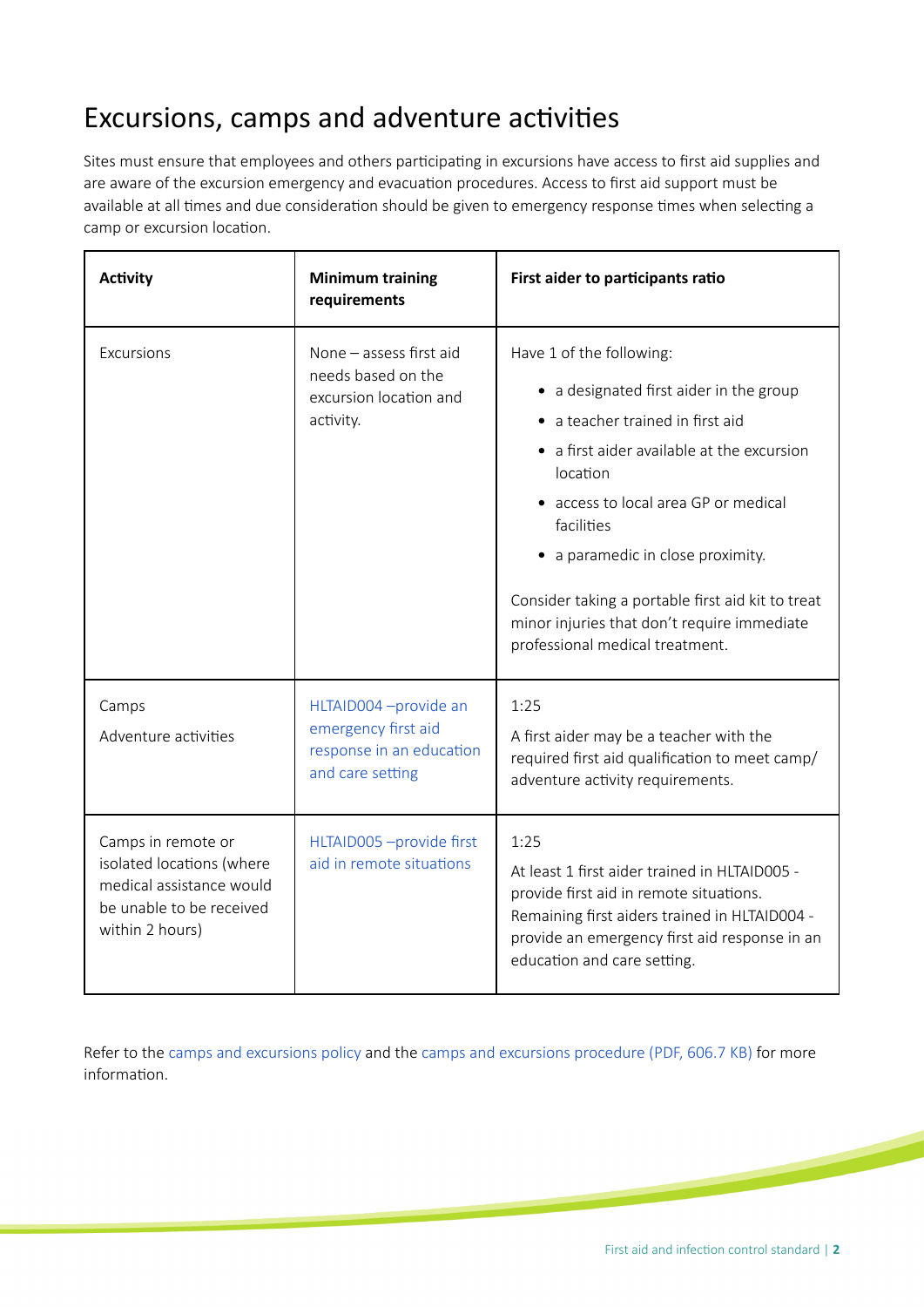### First aid training requirements

Minimum training requirements to be completed every 3 years:

- schools early childhood education and care services HLTAID004 provide an emergency first aid response in an education and care setting which includes anaphylaxis and asthma first aid training
- corporate and local offices HLTAID003 provide first aid.

Schools and preschools must directly book and pay for frst aid training from their resource enttlement statement (RES) allocation.

All employees who are required to hold a first aid qualification should complete HLTAID001 – provide cardiopulmonary resuscitation (CPR) annually.

For teacher pre-employment requirements, refer to [teacher employment requirements and registraton.](https://www.education.sa.gov.au/working-us/working-teacher/teacher-employment-requirements-and-registration)

### First aid allowances

Eligible employees will be paid a first aid allowance (PDF, 467.8 KB) provided that they fulfil those duties at least 3 days a week. If performing first aid duties for fewer than 3 days a week, the allowance will be calculated based on the number of hours that the duties are performed.

Employees are not eligible for a frst aid allowance if they occupy a teaching positon.

### First aid facilites, supplies and signage

Sites with 200 or more people (including employees and children or young people) should have a suitable frst aid room or rest area. See the First Aid in the Workplace Code of Practice.

One portable frst aid kit is required for every designated frst aider and must be readily accessible in an emergency.

Additional first aid kits must also be available in the following areas or activities:

- design and technology workshops
- canteens
- fleet vehicles
- sporting and adventure activities, camps and excursions.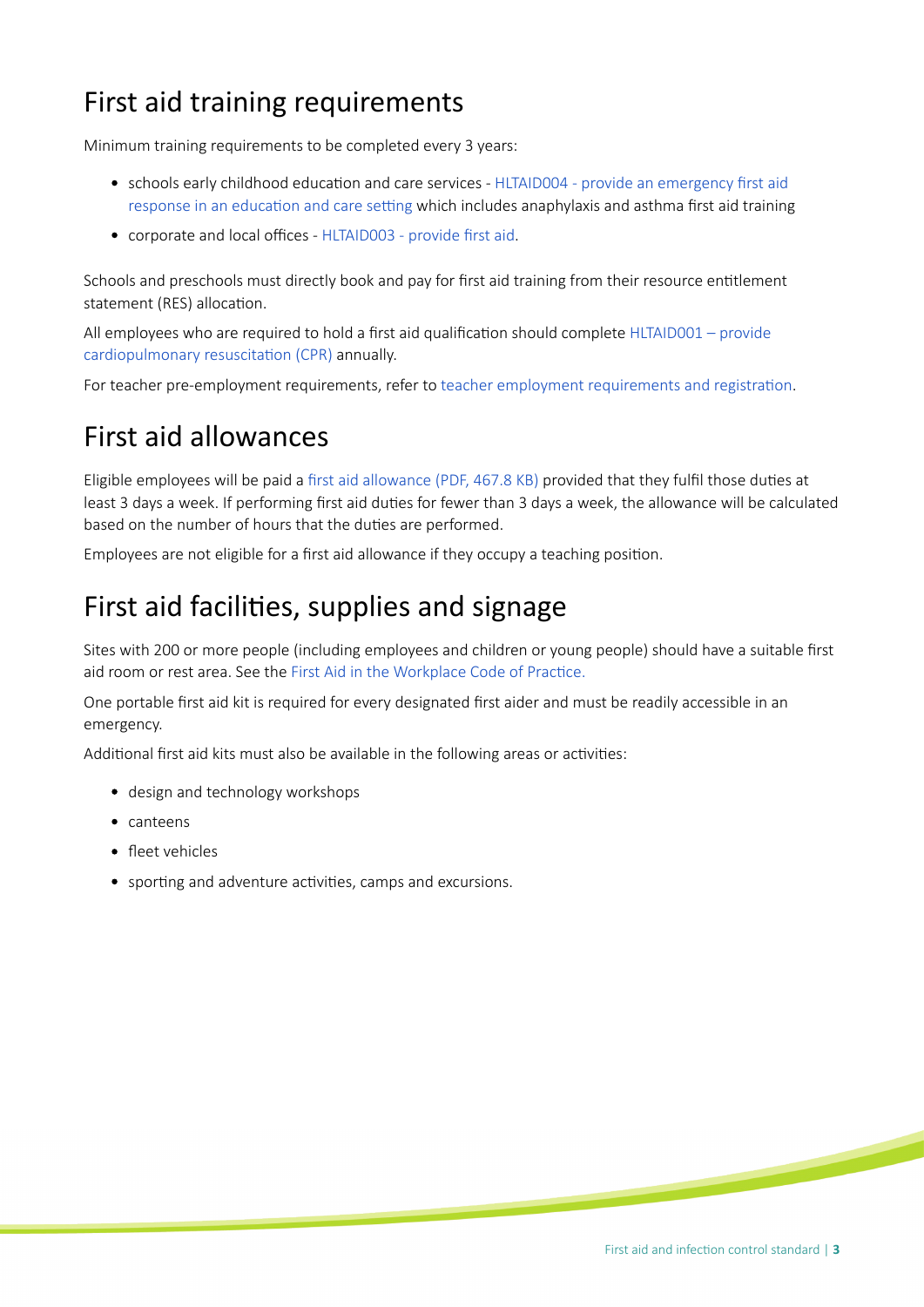#### First aid kit calculator

At a minimum there must be one frst aid kit for:

- design and technology workshops
- canteens or commercial kitchens
- fleet vehicles
- outdoor activities and excursions
- a portable kit for every designated first aider.

Consideration should be given to having additional first aid kits in:

- agricultural studies facilities
- grounds person sheds
- science laboratories
- gymnasiums
- private vehicles used for work purposes
- other high-risk areas identified through a risk assessment.

Consideration should also be given to adding modules to first aid kits:

- burns module for activities that may cause chemical and heat burns
- $\bullet$  outdoor module where there is a risk of insect stings, plant stings, or snake bites
- remote module for remote workplaces that do not have timely access to medical and ambulance services
- $\bullet$  other module where there is a risk of an infectious disease.

First aid kits must be readily accessible in an emergency.

First aid kits must be inspected and replenished at least every 6 months. This duty may be delegated to a designated frst aider. The [frst aid kit contents checklist \(PDF, 90.3 KB\)](https://edi.sa.edu.au/library/document-library/form/hr/health-and-safety/staff-wellbeing/first-aid-kit-contents-checklist.pdf) provides guidance about the contents and restocking of first aid kits on site.

The frst aiders' contact details and the locaton of frst aid equipment must be displayed and easily accessible. First aid equipment must be identified on evacuation diagrams by a white cross on a green background.

Inductions must include information on first aid provisions, including the employee first aid medical information form (PDF, 50.0 KB). Employees with a known medical condition that may require first aid assistance should complete the form to enable prompt and appropriate assistance.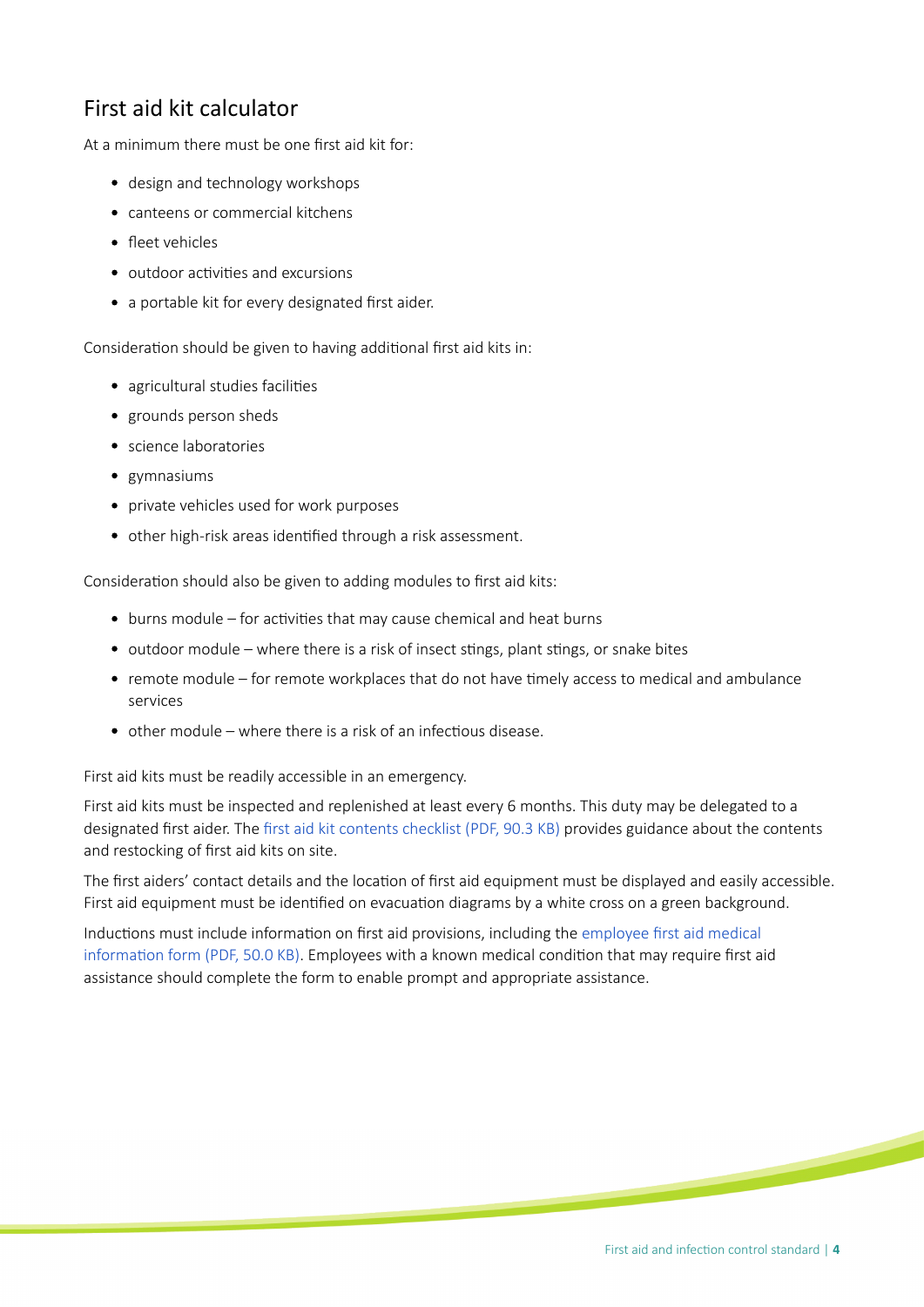### Automatic external defibrillator (AED)

AEDs are not a standard component of frst aid kits. If a site determines that an AED is required, they must ensure:

- designated frst aiders are trained in its use and complete the [HLTAID001 provide cardiopulmonary](https://training.gov.au/training/details/hltaid001)  [resuscitaton \(CPR\)](https://training.gov.au/training/details/hltaid001) training annually
- the AED is maintained and inspected in accordance with manufacturer's instructions.

AEDs can be used by any responsible person.

#### Reimbursement of ambulance costs

Call 000 if there is doubt about whether a person requires an ambulance.

Where an employee is injured at work and a claim for workers' compensation is lodged and accepted, the cost of the ambulance is met through workers' compensation. If the claim for compensation is rejected, or the injury or illness is not work related, the cost of the ambulance will be referred to the individual for payment.

In the case of a child, young person or volunteer, payment of ambulance costs is primarily the responsibility of the individual or their caregiver. Individuals that have private ambulance cover should recover costs from their insurer. Visitors are responsible for meeting their own ambulance costs.

Where a child, young person or volunteer does not have private ambulance cover, a [request for payment](https://sagov.iapply.com.au/#/form/5acf021aad9c5a1b705d708e) can be made. For further information refer to [insurance and claims management procedure \(PDF, 507.7 KB\).](https://edi.sa.edu.au/library/document-library/controlled-procedures/insurance-claims-management-procedure.pdf)

#### Infection control

Standard precautions to prevent or minimise the spread of airborne or blood borne disease include:

- treating all blood and body substances as potential sources of infection
- following [good hand and respiratory hygiene](http://www.sahealth.sa.gov.au/wps/wcm/connect/public+content/sa+health+internet/healthy+living/protecting+your+health/preventing+disease+and+infection/wash+wipe+cover)
- using personal protectve equipment when dealing with bodily fuids
- using waterproof coverings over any break in the skin
- safe [handling and disposal of sharps](http://www.sahealth.sa.gov.au/wps/wcm/connect/public+content/sa+health+internet/clinical+resources/clinical+topics/healthcare+associated+infections/prevention+and+management+of+infections+in+healthcare+settings/environmental+hygiene+in+healthcare)
- following appropriate procedures for the handling and disposal of contaminated waste
- appropriate cleaning and disinfection of contaminated items.

More information is available at SA Health:

- [managing exposure to blood and other body substance](http://www.sahealth.sa.gov.au/wps/wcm/connect/public+content/sa+health+internet/health+topics/health+conditions+prevention+and+treatment/infectious+diseases/handling+blood+and+other+body+substances)
- preventing disease and infection.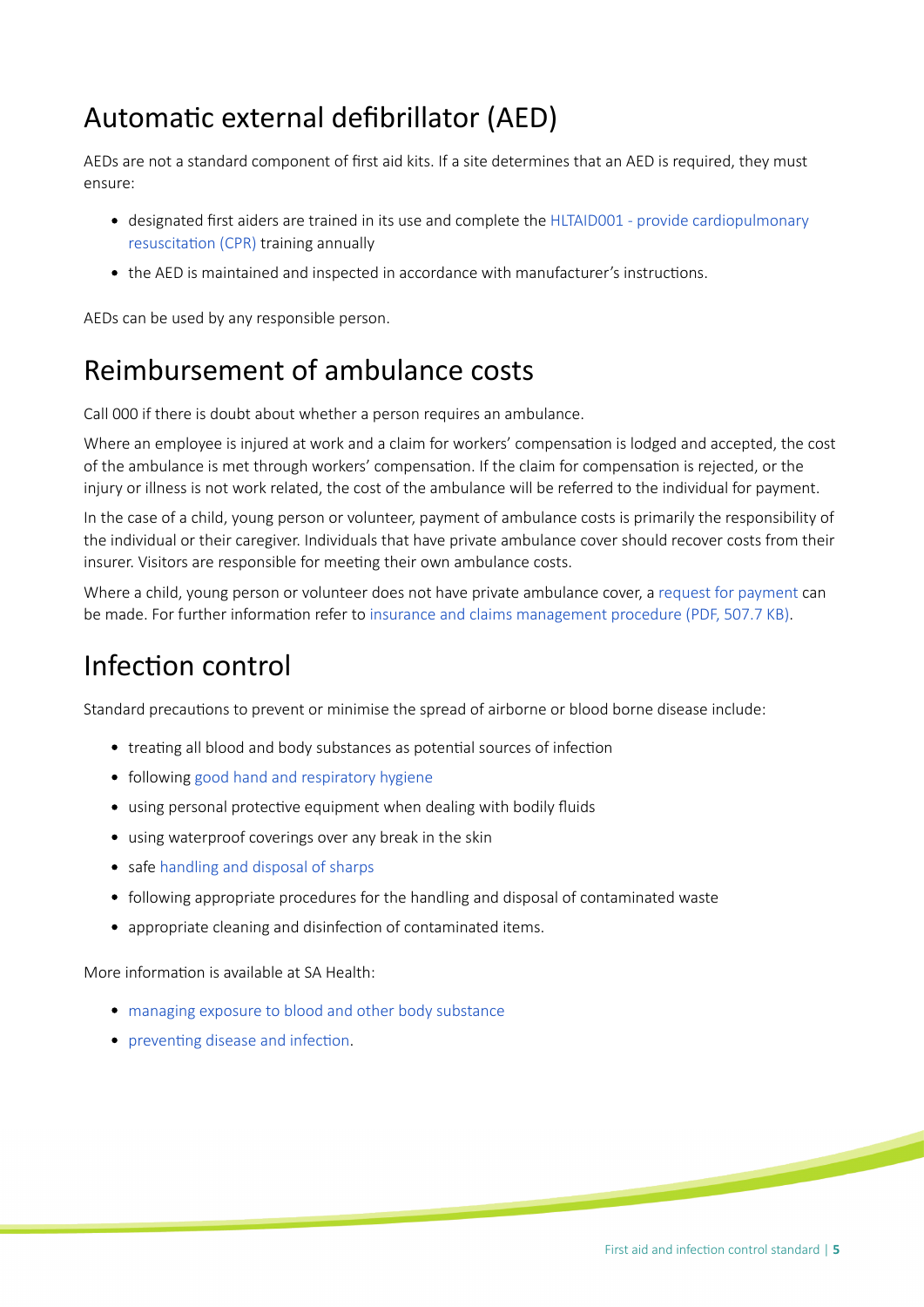### In the event of an infectious disease case or occurrence

Call 000 immediately if urgent medical attention is required.

Children, young people and employees with symptoms and signs of an infectous disease, such as fever, cold or flu, vomiting or diarrhoea, should:

- be encouraged to seek medical attention
- limit contact with others
- stay at home until symptoms have passed
- follow guidelines on [exclusion periods.](http://www.sahealth.sa.gov.au/wps/wcm/connect/public+content/sa+health+internet/health+topics/health+conditions+prevention+and+treatment/infectious+diseases/exclusion+from+childcare+preschool+school+and+work)

If a child or young person becomes unwell while atending a site or service, including if they have the symptoms and signs of an infectious disease or transmissible illness or condition, phone the designated emergency contact and arrange for the collection of the child or young person. If possible, keep the child or young person away from the main group of children while waitng to be collected.

If there is any occurrence of an infectious vaccine preventable disease covered by the childhood immunisation [program](https://beta.health.gov.au/health-topics/immunisation/immunisation-throughout-life/national-immunisation-program-schedule) at an early childhood service, then children recorded as non-immunised must be excluded in accordance with [SA Health exclusion requirements.](https://www.sahealth.sa.gov.au/wps/wcm/connect/public+content/sa+health+internet/health+topics/health+conditions+prevention+and+treatment/infectious+diseases/exclusion+from+childcare+preschool+school+and+work)

Provide employees with information on the symptoms, treatment and prevention strategies with reference to [you've got what?](http://www.sahealth.sa.gov.au/wps/wcm/connect/public+content/sa+health+internet/healthy+living/protecting+your+health/preventing+disease+and+infection/youve+got+what) and preventing infectious diseases in early childhood education and care services.

Remind employees and encourage children and young people to regularly wash their hands and cover their nose and mouth when sneezing and coughing.

Increase the frequency of the cleaning schedule for a 72 hour period in areas of possible contaminaton with illnesses spread by contact, droplet or airborne routes, with particular attention to surfaces such as taps, door handles, desks, surfaces, chair backs and toys.

For notifiable conditions take advice from the [SA Health Communicable Disease Control Branch](https://www.sahealth.sa.gov.au/wps/wcm/connect/public+content/sa+health+internet/about+us/department+of+health/public+health+and+clinical+systems/communicable+disease+control+branch) regarding suggested infection prevention and control actions and communication with the affected persons and school community.

When informed of a diagnosed case of infectious disease that is not notifiable to SA Health, schools and preschools should inform their community (without identfying individuals concerned) to:

- monitor their children for signs and symptoms with reference to [you've got what?](http://www.sahealth.sa.gov.au/wps/wcm/connect/public+content/sa+health+internet/healthy+living/protecting+your+health/preventing+disease+and+infection/youve+got+what)
- keep children showing signs or symptoms of illness or disease away from the school or preschool in accordance with [exclusion periods](http://www.sahealth.sa.gov.au/wps/wcm/connect/public+content/sa+health+internet/health+topics/health+conditions+prevention+and+treatment/infectious+diseases/exclusion+from+childcare+preschool+school+and+work)
- inform caregivers to contact a medical practitioner if they are concerned about their child's health.

Translation services or interpreters are available for families and caregivers where English is an additional language or dialect (EALD).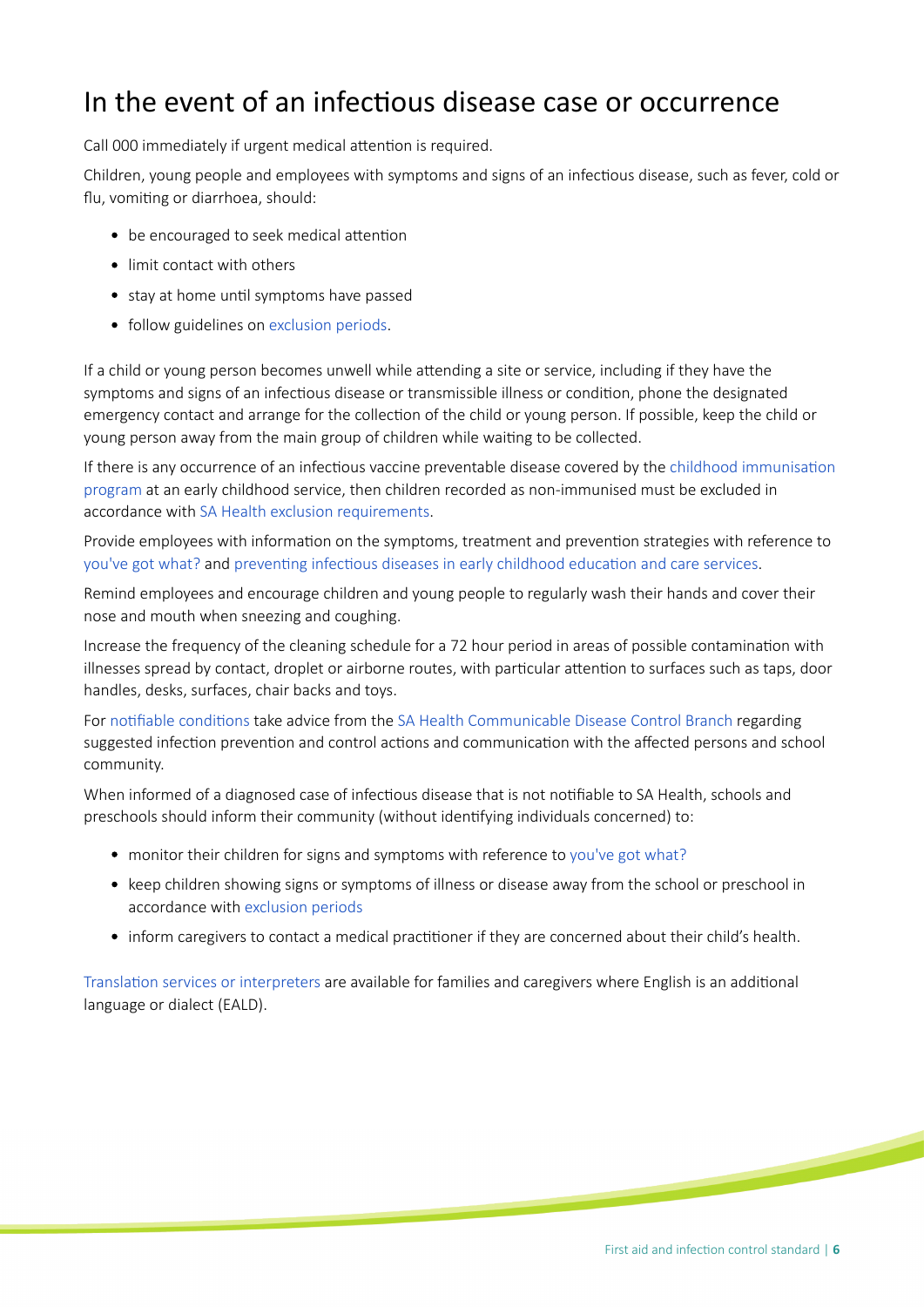### Notification and reporting injuries and illnesses

Confirmed cases of infectious disease must be reported on the incident and response management system [\(IRMS\)](https://edi.sa.edu.au/operations-and-management/emergency-management/irms):

- For individual cases, complete the injury and site leader tabs on IRMS.
- If a large number of children, young people or employees are diagnosed with an infectous disease this should be reported as a critical incident on IRMS.

Site leaders may be contacted as part of SA Health's investigation and surveillance requirements to prevent the spread of a notifiable condition. Site leaders are not required to report a notifiable condition directly to SA Health.

Employees are not required to disclose that they have been diagnosed with an infectious disease, but must adhere to the [exclusion periods](http://www.sahealth.sa.gov.au/wps/wcm/connect/public+content/sa+health+internet/health+topics/health+conditions+prevention+and+treatment/infectious+diseases/exclusion+from+childcare+preschool+school+and+work) and notify their line manager if they will be absent from work due to illness.

If a diagnosed employee or other person discloses information of their infectious disease or medical condition, the site leader must not disclose this information unless maintaining confidentiality places the health and safety of other persons at risk.

#### Leave provisions

If an employee contracts an infectious disease in the course of performing their work duties they may lodge a workers' compensaton claim or teachers can seek special leave as per clause 6.3 of the [Teachers](http://www.saet.sa.gov.au/app/uploads/2018/12/teachers-decs-award.pdf)  [\(departmental\) Award](http://www.saet.sa.gov.au/app/uploads/2018/12/teachers-decs-award.pdf).

#### Vaccine preventable diseases – employees

Employees are responsible for being aware, maintaining and keeping records of their own immunisaton status and how their personal circumstances may impact immunity. Employees should be aware of the risk of exposure to infectious disease in their work environment and the vaccinations that are available.

Employees that work in early years and childhood settings, primary schools, special education and indigenous communites are encouraged to maintain immunity for measles, mumps and rubella (MMR), pertussis (whooping cough) and varicella (chicken pox). These vaccinations and boosters are self-funded by the employee.

Employees are eligible for annual influenza vaccinations at no cost to employees where administered through an onsite vaccination program. Schools and preschools can seek reimbursement for onsite vaccination programs by completing a flu vaccination reimbursement form. When employees receive vaccines through their own medical provider, reimbursement will only be provided for the vaccinaton cost.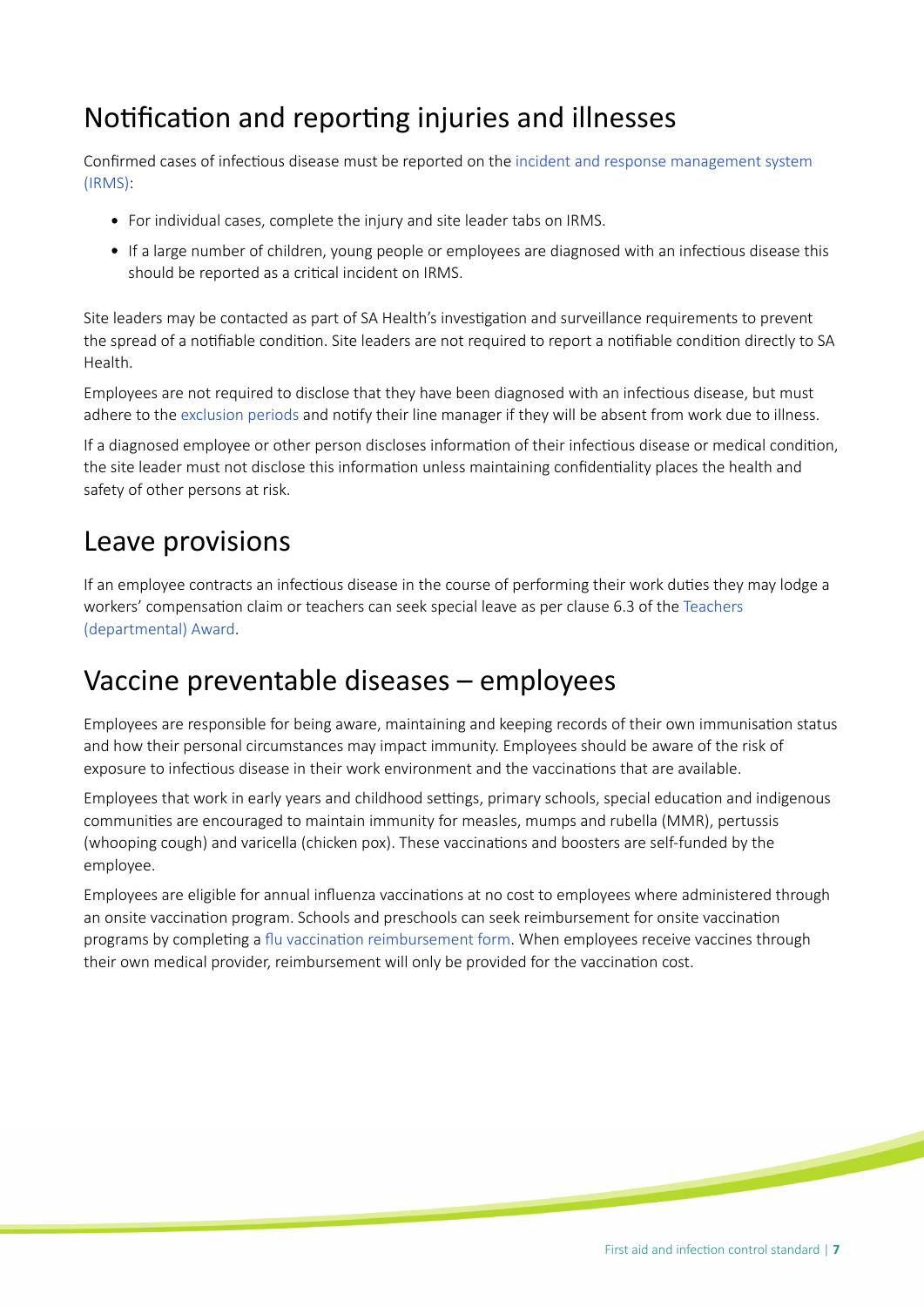## Employees at increased risk of exposure to infectious disease

Employees in the following groups should seek advice from a medical practtoner regarding the listed recommended vaccinations.

Early childhood education and care:

 $\bullet$  hepatitis A.

Special education care:

- $\bullet$  hepatitis A
- $\bullet$  hepatitis B.

Working in remote indigenous communites:

- $\bullet$  hepatitis A
- $\bullet$  hepatitis B.

Designated first aiders:

 $\bullet$  hepatitis B.

Grounds, property maintenance, cleaners:

 $\bullet$  hepatitis B.

Working with agricultural livestock:

• O fever.

Consultation fees (to a maximum of 3 visits per financial year at \$35 per visit) and vaccination costs will be reimbursed for permanent and contracted employees. Employees must complete a site generated invoice, atach a service provider receipt or invoice and forward to [Workplace Health and Safety.](mailto:Education.WHS@sa.gov.au) Testng costs will not be reimbursed.

Other employees who consider that they are at increased risk of exposure to an infectous disease may request corporate funding prior to vaccination by completing a request for vaccination reimbursement form [\(PDF, 48.2 KB\)](https://edi.sa.edu.au/library/document-library/form/hr/health-and-safety/staff-wellbeing/request-vaccination-reimbursement.pdf).

Where an employee is at a greater risk of exposure to an infectious disease than the general population, reimbursement will be provided for the consultaton fee to a maximum of \$35 and cost of vaccinaton only. Testng expenses will not be reimbursed.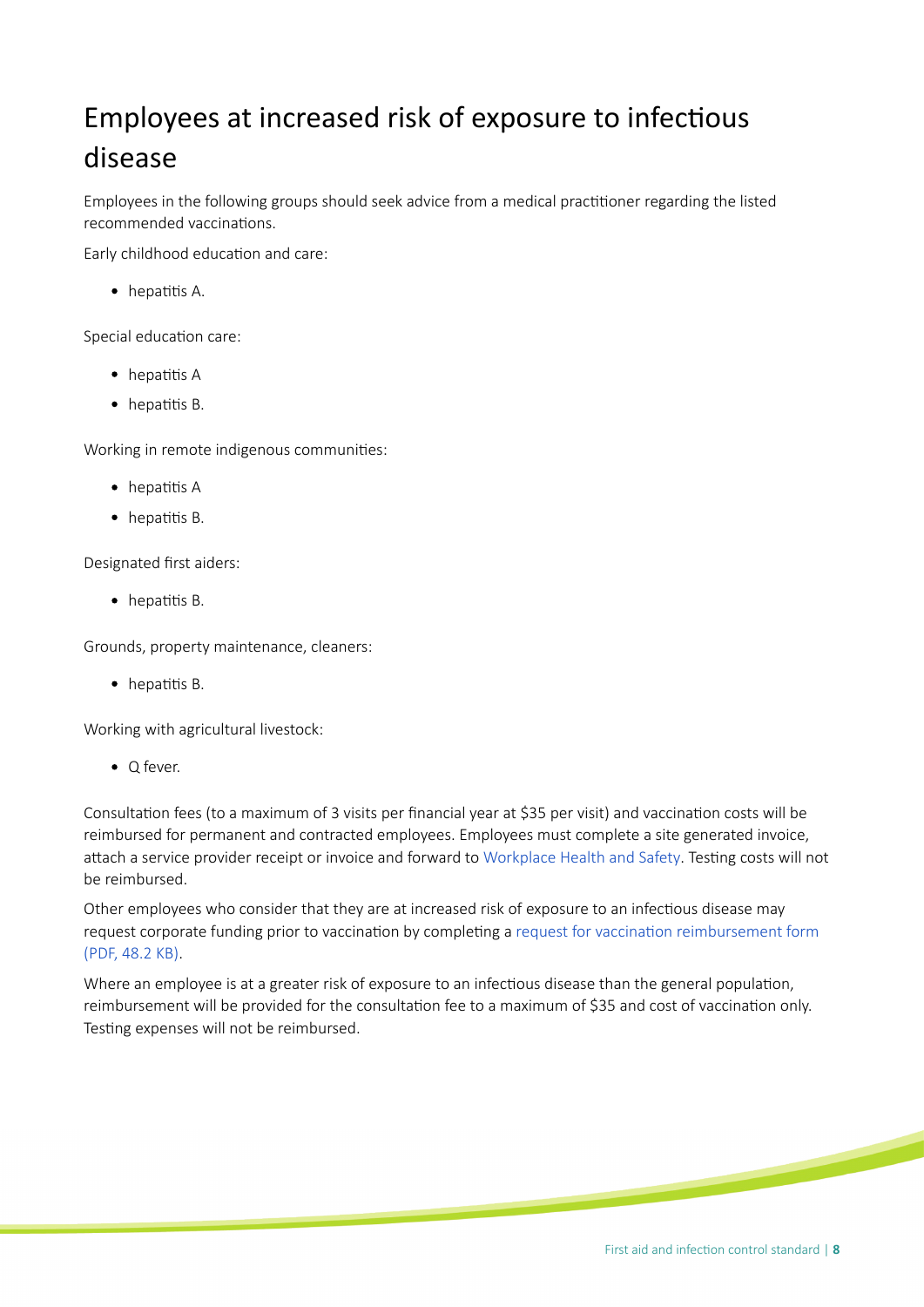Employees who are pregnant, or contemplating pregnancy, should seek advice from their medical practitioner regarding:

- duties and work environment
- their immune status
- vaccination recommendations
- specific precautions relevant to their duties or work environment.

If a medical practitioner advises that an employee is at an unacceptable risk of exposure to infectious disease, the site leader must undertake a risk assessment and management process to ensure a safe work environment.

## Roles and responsibilites

#### Employee

Take reasonable care for their own health and safety by being aware, maintaining and keeping records of their own immunisation status and how their personal circumstances may impact on immunity.

Take reasonable care that their acts or omissions do not adversely afect the health and safety of others.

Use standard precautions to minimise the risk of transmitting infectious diseases.

Notfy their manager if they will be absent from the workplace due to illness.

Seek medical advice if sufering from symptoms of an infectous disease, limit contact with others and adhere to the workplace exclusion period as recommended by their medical practitioner.

If seeking reimbursement for vaccinations, complete a [general purpose claim form \(VL161\) \(PDF, 173.9 KB\),](https://edi.sa.edu.au/library/document-library/form/finance/corporate-finance/general-purpose-claim-form.pdf) ataching the relevant receipt or invoice and forwarding to the WHS directorate.

#### Site leader

Ensure recommended infection prevention and control precautions are used to minimise the risk of transmission of infectious diseases.

Liaise with the WHS directorate to risk assess occurrences of infectous diseases or illnesses and implement control and mitigation strategies.

Consult, cooperate and coordinate with any directions or instructions that are issued by the chief public health officer or department of health and wellbeing delegate.

Report individual cases on IRMS injury tab or critcal incident for occurrences of infectous diseases or illnesses.

Notify Safework SA if an employee is diagnosed with an infection from performing their work duties.

Provide annual seasonal influenza vaccination program to all employees.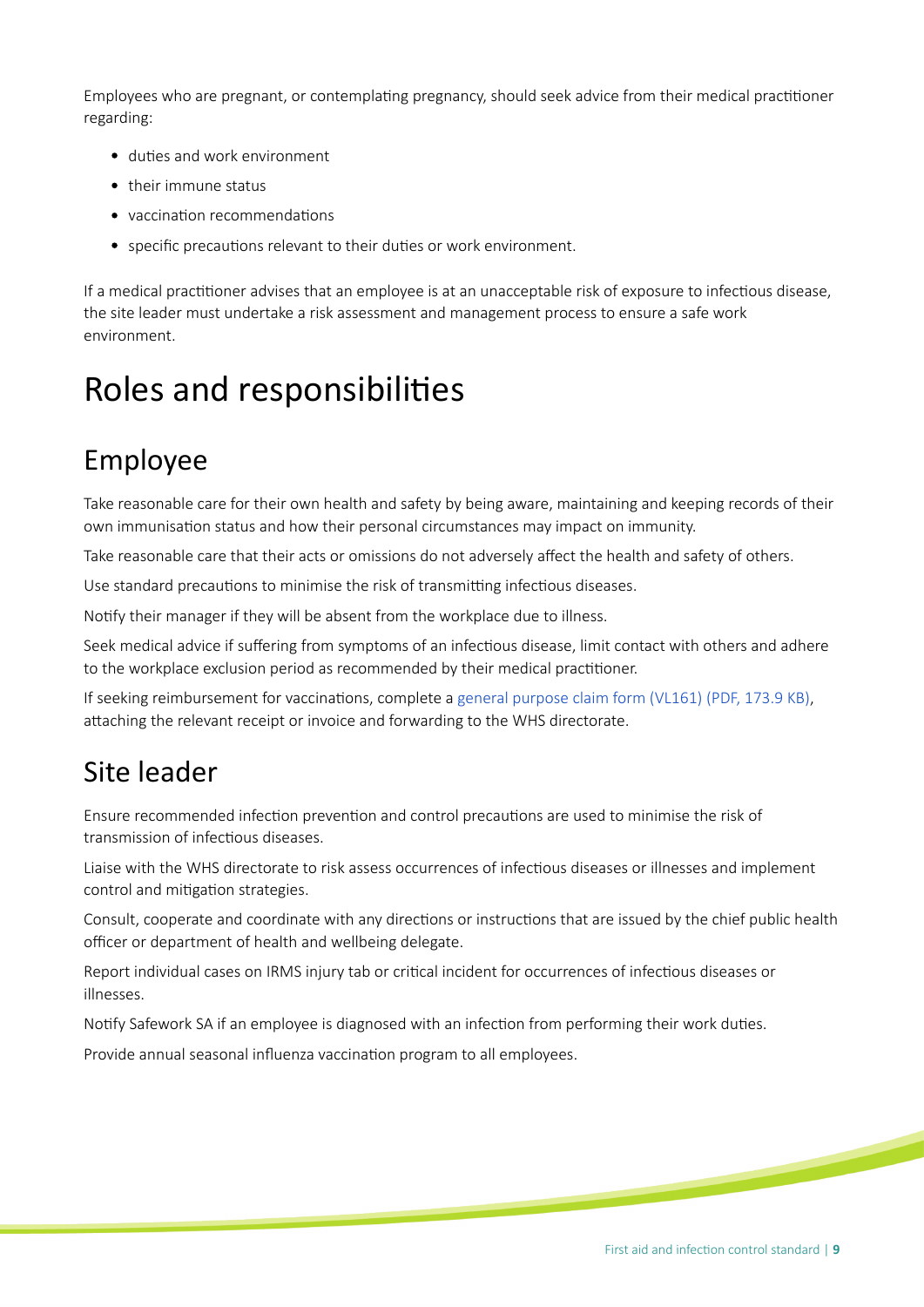For early childhood services, record and maintain the immunisation status of all children enrolled and attending in such a way that the service has immediate access to the information in the event of an occurrence of a vaccine preventable disease.

For early childhood services, implement the [exclusion requirements](#infectiousevent) in the event of an occurrence of a vaccine preventable disease according to the childhood immunisation schedule.

For early childhood services and out of school hours care, notfy the family with a completed incident, injury, trauma and illness record on collection of the child and obtain parent or caregiver signature.

Ensure that workplace first aid requirements are determined in consultation with employees and health and safety representatives.

Provide appropriate frst aid equipment and ensure employees and others have access to frst aid.

Ensure that:

- an adequate number of employees are appropriately trained to administer first aid
- first aid record keeping, facilities and equipment standards are met
- employees are advised of first aid arrangements at induction
- employees are advised of employee first aid medical information form (PDF, 50.0 KB) at induction.

Establish a local procedure detailing how frst aid treatments are to be recorded.

### Designated first aider

Appointed by the site leader.

Provide appropriate frst aid assistance where possible.

Maintain the currency of their relevant frst aid qualifcaton.

Maintain frst aid facilites and equipment as required.

Be onsite and available during core business hours.

Receive a frst aid allowance if they occupy a non-teaching positon.

### Workplace Health and Safety directorate, Employee Relations directorate and Early Years and Child Development division

Review this standard every 3 years or earlier if there has been a change in any legislation, Australian Immunisation Register (AIR) or government policy.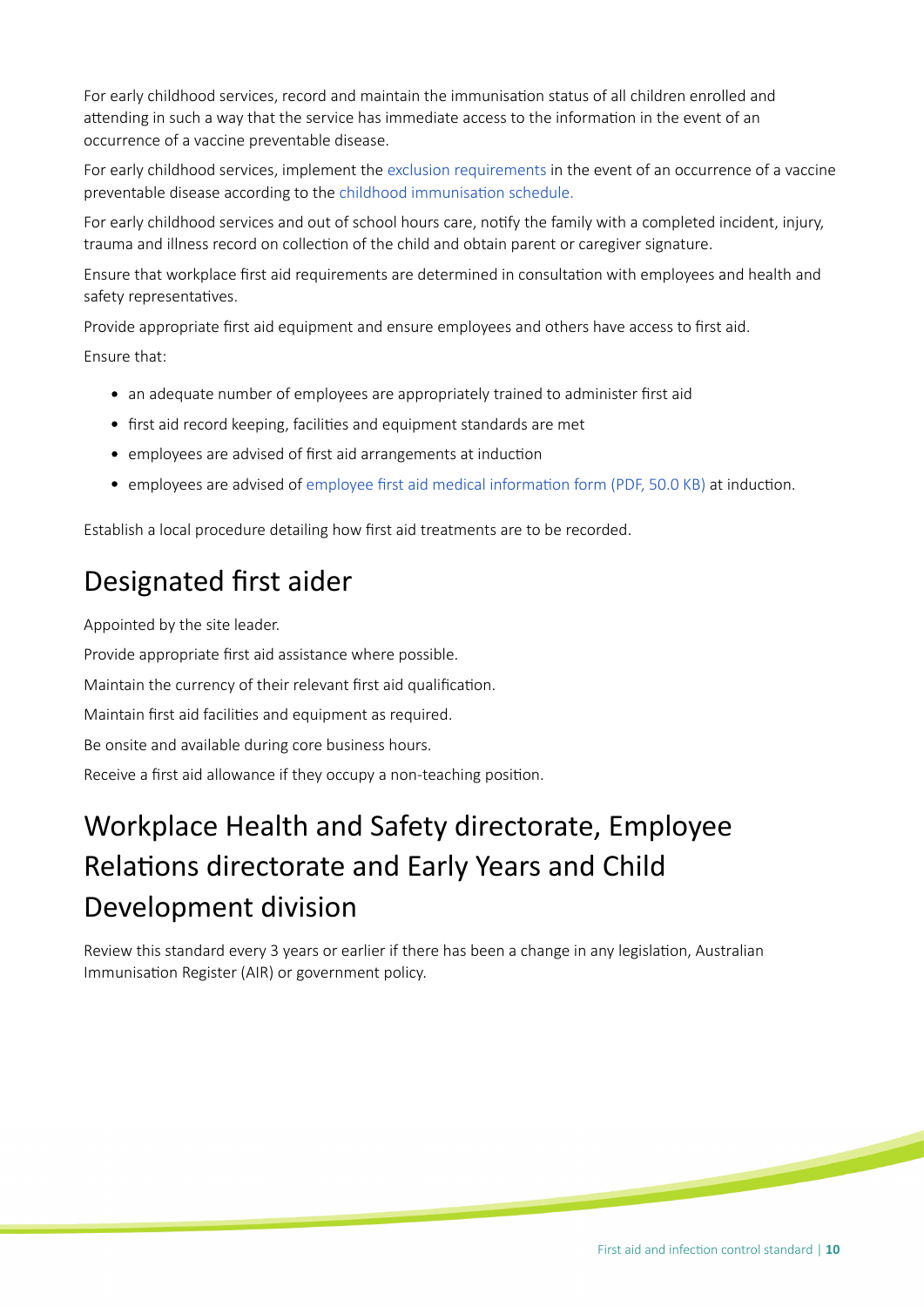## Definitions

### adventure activities

Includes any outdoor activity conducted on or off departmental premises involving the participation of children or young people in an employee's care and control.

#### camp

An activity organised by a school or preschool during which children and young people leave the site to engage in overnight educational, retreat and recreational activities.

#### cough etiquette

Covering the nose or mouth with disposable single-use tissues when coughing, sneezing, wiping and blowing noses. If no tissues are available, cough or sneeze into the inner elbow rather than the hand. Refer to [Australian guidelines](https://www.sahealth.sa.gov.au/wps/wcm/connect/440ce9004ff8e4298458bf4826472d56/wwc-QA-cough-etiquette-phcs-ics-20071210.pdf?MOD=AJPERES&CACHEID=440ce9004ff8e4298458bf4826472d56).

### designated first aider

A frst aider appointed by a department site leader to administer frst aid assistance and maintain workplace frst aid systems, equipment and facilites.

### early childhood services

Includes department:

- preschool or kindergarten
- children's services centre
- children's centre
- playcentre
- rural care
- occasional care
- family day care schemes
- respite care program.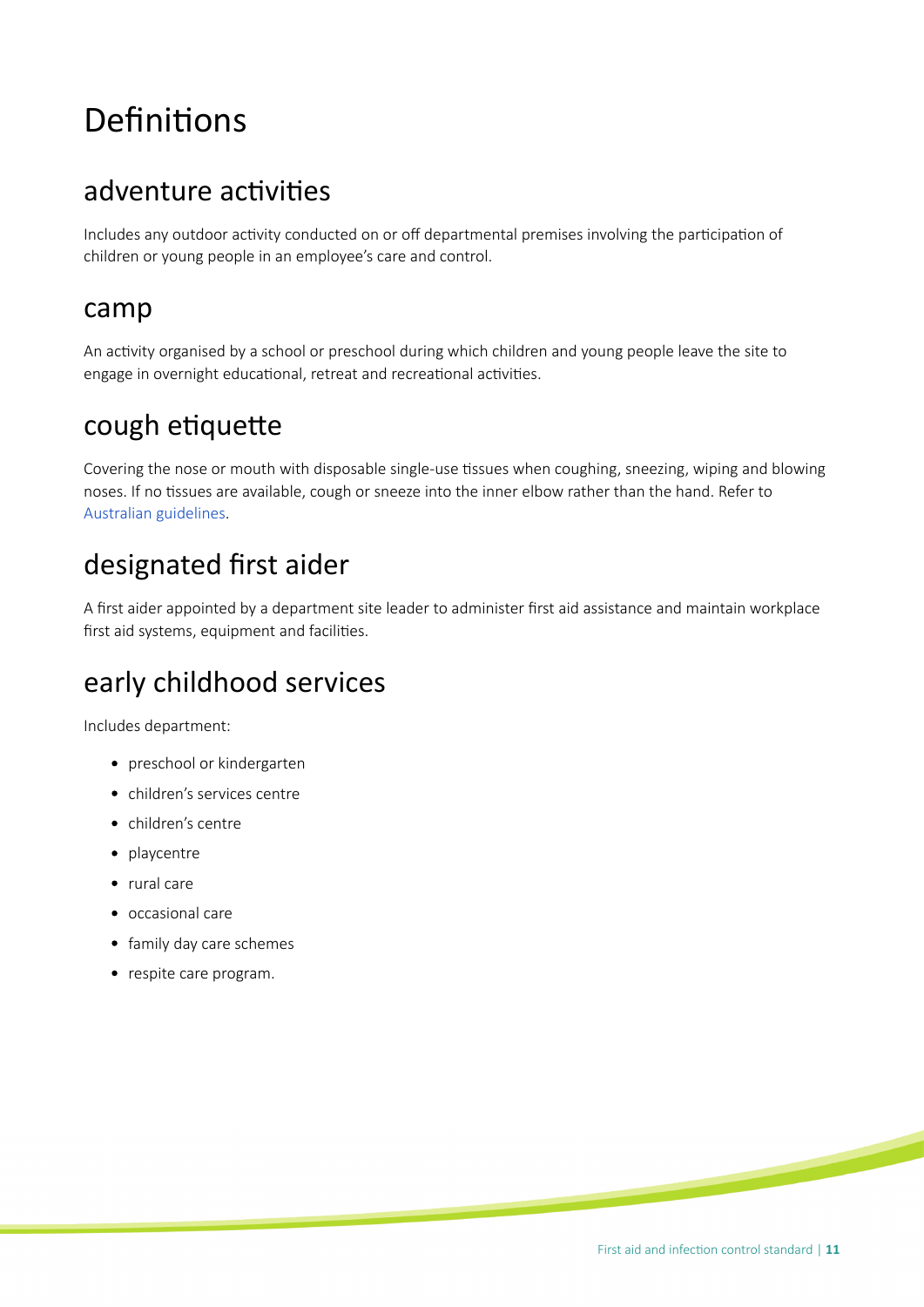#### employee

An employee is defined under section 7 of the [Work Health and Safety Act 2012](https://www.legislation.sa.gov.au/LZ/C/A/WORK%20HEALTH%20AND%20SAFETY%20ACT%202012.aspx) as any person who works or undertakes work for the department as a:

- employee
- trainee
- volunteer
- outworker
- $\bullet$  apprentice
- work experience student
- contractor or sub-contractor
- employee of a contractor or sub-contractor
- employee of a labour hire company assigned to work for the department.

#### exclusion period

The time that a person infected with a specific disease or condition might be infectious to others.

#### excursion

An activity organised by a school or preschool (not including work experience) during which children and young people leave the site to engage in educational activities. Adventure activities are included in this definition (regardless of whether they occur at the school or preschool or not). An excursion is a variation to normal activity and is not predominantly recreational.

### first aid

The immediate treatment or care given to a person suffering from an injury or illness until more advanced care is provided or the person recovers.

### frst aid equipment

Includes frst aid kits and other equipment including AEDs used to provide frst aid.

### first aid facilities

Includes frst aid rooms, health centres, hospitals, clinics, clean water supplies and other amenites needed for administering first aid. Refer to First Aid in the Workplace Code of Practice.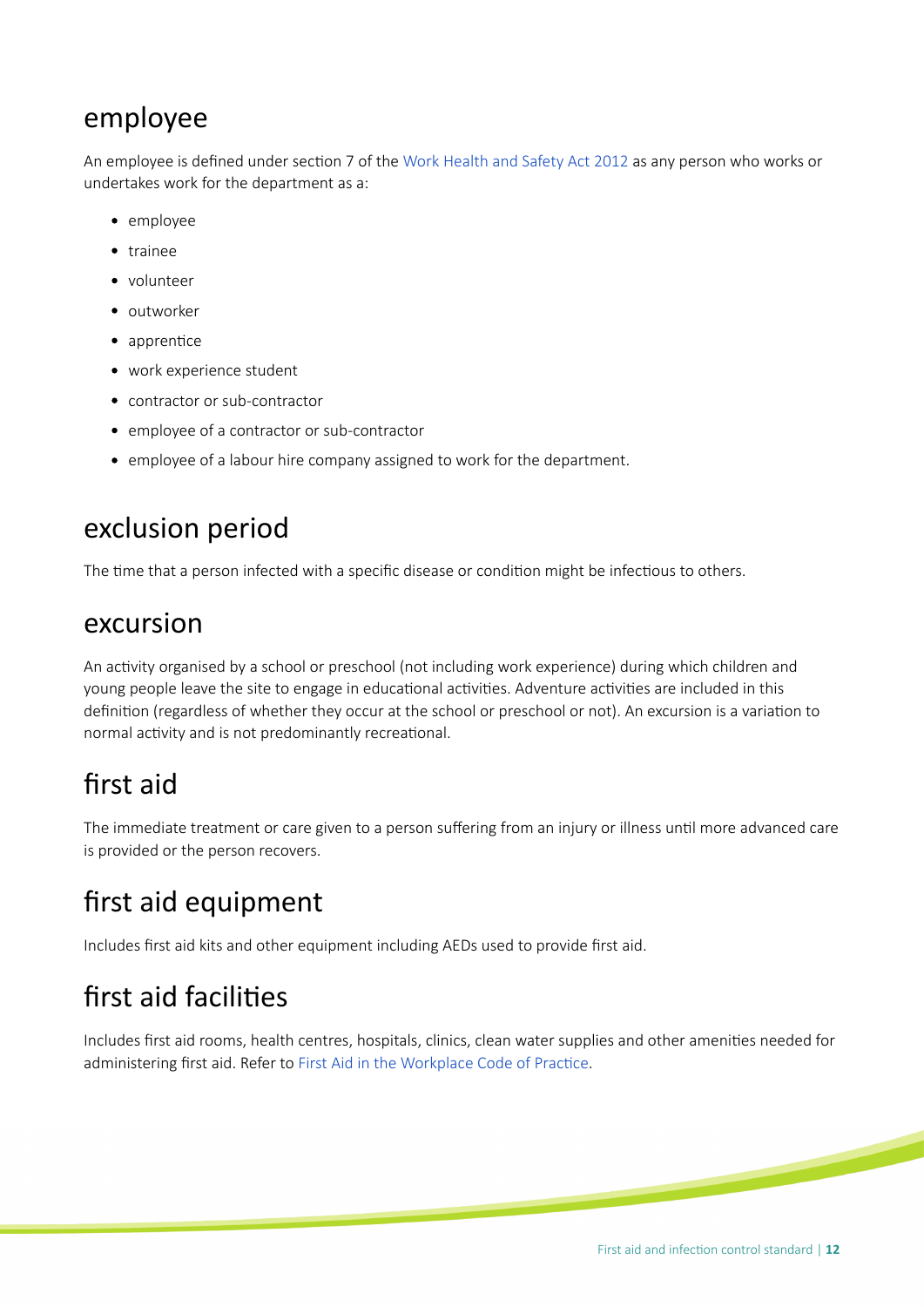### immunisation

The action of making a person immune to a disease by the administration of a vaccination.

### infectious disease

Illnesses caused by the spread of micro-organisms (bacteria, viruses, fungi or parasites) or prions (infectous agent responsible for some neurodegenerative diseases, for example, Creutzfeldt-Jakob (mad cow disease) to humans from other humans, animals or the environment, including food and water.

### injury

Damage or harm contributed or signifcantly aggravated by events or exposures in the workplace.

### medical practitioner

A person registered under the Health Practitioner Regulation National Law to practice in the medical profession.

#### metropolitan area

An area with established public roads and high population density.

### minor injury

An injury that does not require professional medical/dental treatment or ambulance transport.

#### notifiable condition or notifiable disease

[Notfable conditons](http://www.sahealth.sa.gov.au/wps/wcm/connect/1eb011804cacb284af2abfa496684d9f/CDCB%2B17.02.16%2BPgs2-3_v1.pdf?MOD=AJPERES&CACHE=NONE&CONTENTCACHE=NONE) as described in the [South Australian Public Health Act 2011](https://www.legislation.sa.gov.au/LZ/C/A/SOUTH%20AUSTRALIAN%20PUBLIC%20HEALTH%20ACT%202011.aspx).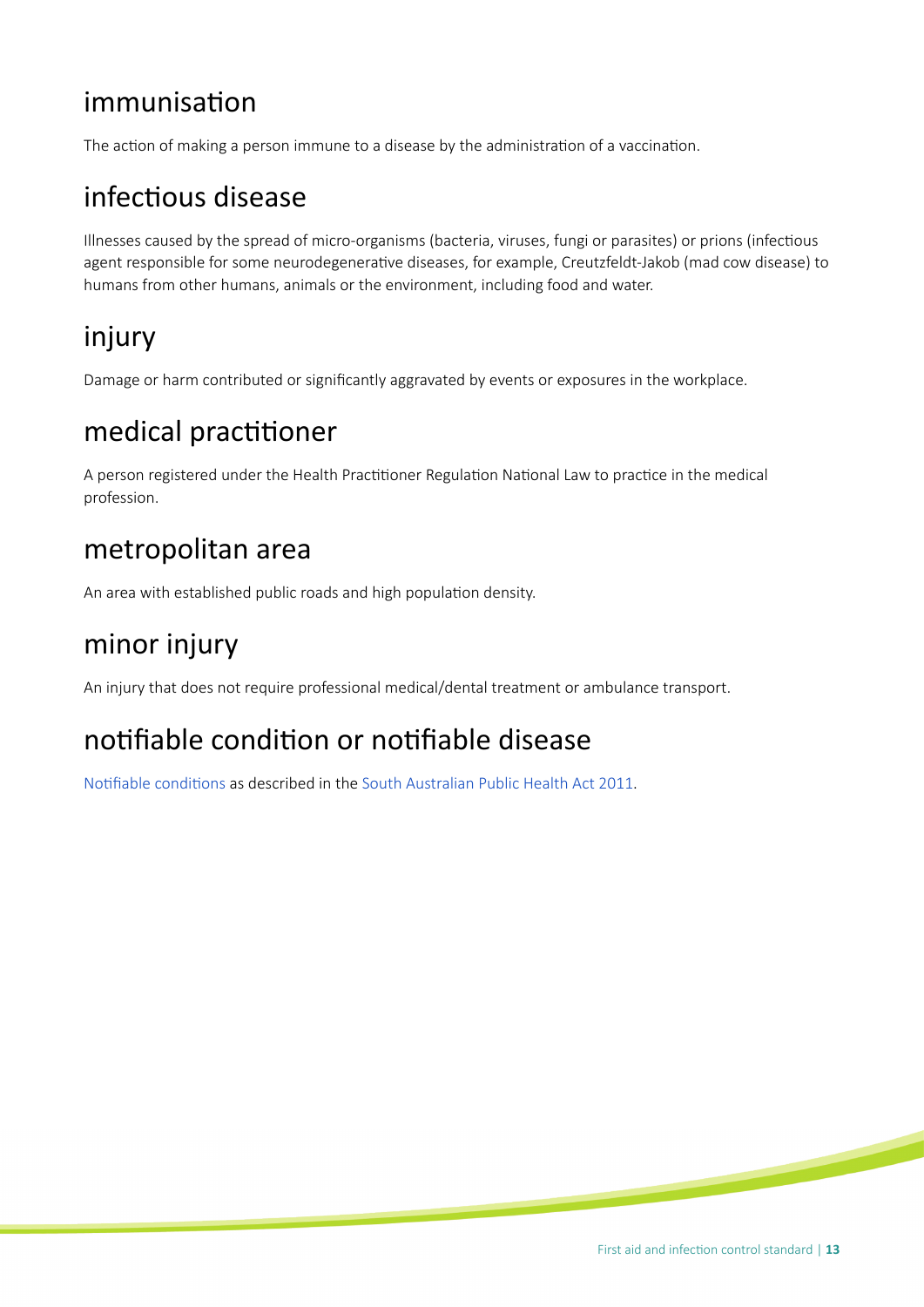### other persons

Other persons who attend a department site or service including:

- child
- client
- parent or carer
- student
- visitor
- volunteers
- young person
- any other person who attends a department workplace from time to time.

#### outbreak

A localised increase in the incidence of a disease in a defned tme period, eg in a town, or closed insttuton.

#### remote area

An area that is geographically isolated and distant from populaton. Travelling to populated areas is likely to be difficult and, should assistance be required, it would be unable to be raised or received for several hours depending on location and time of day or night.

#### rural area

An area outside built up urban areas with infrequent passing traffic, where communication and assistance would be unlikely to occur within 30 minutes of an incident or breakdown.

#### site leader

Any person who has the responsibility, management or control of a department site or service. This includes but is not limited to executive directors, education directors, directors, principals, preschool directors, corporate managers, leaders and supervisors.

#### urban area

An area with established public roads and moderate to high population density. Urban areas include the built up areas of small rural towns.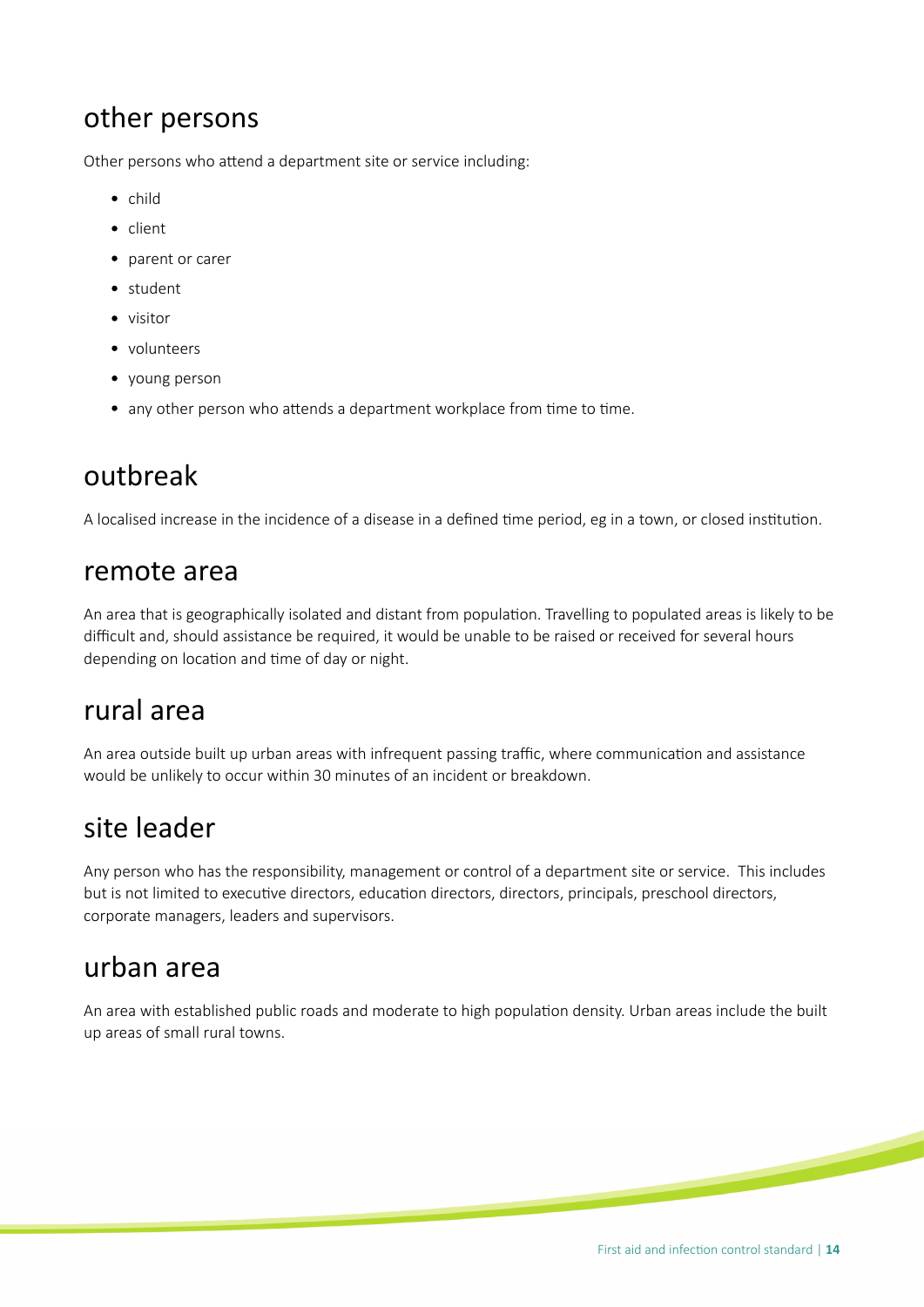#### vaccinaton

Administration of a vaccine to stimulate an individual's immune system to develop adaptive immunity.

## Supporting information

[First aid kit contents checklist \(PDF, 90.3 KB\)](https://edi.sa.edu.au/library/document-library/form/hr/health-and-safety/staff-wellbeing/first-aid-kit-contents-checklist.pdf) Employee first aid medical information form (PDF, 50.0 KB) Minor first aid injury log for students (PDF, 48.7 KB) [Request for vaccinaton reimbursement form \(PDF, 48.2 KB\)](https://edi.sa.edu.au/library/document-library/form/hr/health-and-safety/staff-wellbeing/request-vaccination-reimbursement.pdf) [Flu vaccinaton reimbursement form](https://searchadmin.learnlink.sa.edu.au/s/redirect?collection=edi-combined&url=https%3A%2F%2Fedi.sa.edu.au%2Flibrary%2Fdocument-library%2Fprocedure%2Fhr%2Fhealth-and-safety%2Fhazards%2Fattachment-g-flu-vaccination-reimbursement-form.docx&auth=aO0X%2FYhoEGxI6eiC8Ow0Uw&profile=_default&rank=2&query=Flu+vaccination+reimbursement+form)

### Related legislation

Education and Early Childhood Services (Registration and Standards) Act 2011 [South Australian Public Health Act 2011](https://www.legislation.sa.gov.au/LZ/C/A/SOUTH%20AUSTRALIAN%20PUBLIC%20HEALTH%20ACT%202011.aspx) [Work Health and Safety Act 2012](https://www.legislation.sa.gov.au/LZ/C/A/WORK%20HEALTH%20AND%20SAFETY%20ACT%202012.aspx) Work Health and Safety Regulations 2012

### Related policy documents

[Work health and safety policy](https://edi.sa.edu.au/library/document-library/controlled-policies/work-health-and-safety-policy) Reporting critical incidents and injuries procedure (PDF, 440.0 KB) Insurance and claims management in relation to children, students or visitors on departmental premises or participating in departmental activities (PDF, 507.7 KB) [Safety management procedure](https://edi.sa.edu.au/library/document-library/controlled-procedures/safety-management-procedure) [Special leave policy \(PDF, 490.6 KB\)](https://edi.sa.edu.au/library/document-library/controlled-policies/special-leave-policy.pdf) Protecting children against vaccine preventable diseases procedure (PDF, 126.6 KB) [Camps and excursion policy](https://edi.sa.edu.au/library/document-library/controlled-policies/camps-and-excursions-policy) [Camps and excursion procedure \(PDF, 606.7 KB\)](https://edi.sa.edu.au/library/document-library/controlled-procedures/camps-and-excursions-procedure.pdf) [First aid requirements for applicants seeking employment in the department](https://www.education.sa.gov.au/working-us/working-teacher/first-aid-requirements-temporary-employment-government-schools-and-preschools) [You've got what?](http://www.sahealth.sa.gov.au/wps/wcm/connect/Public+Content/SA+Health+Internet/Healthy+living/Protecting+your+health/preventing+disease+and+infection/Youve+got+what) [Viral gastroenterits – including symptoms, treatment and preventon](https://www.sahealth.sa.gov.au/wps/wcm/connect/public%20content/sa%20health%20internet/health%20topics/health%20conditions%20prevention%20and%20treatment/infectious%20diseases/viral%20gastroenteritis/viral%20gastroenteritis%20-%20including%20symptoms%20treatment%20and%20prevention) Staying healthy: preventing infectious diseases in early childhood education and care services The Australian immunisation handbook 10th edition [Teachers \(departmental\) Award](http://www.saet.sa.gov.au/app/uploads/2018/12/teachers-decs-award.pdf) First aid in the workplace Code of Practice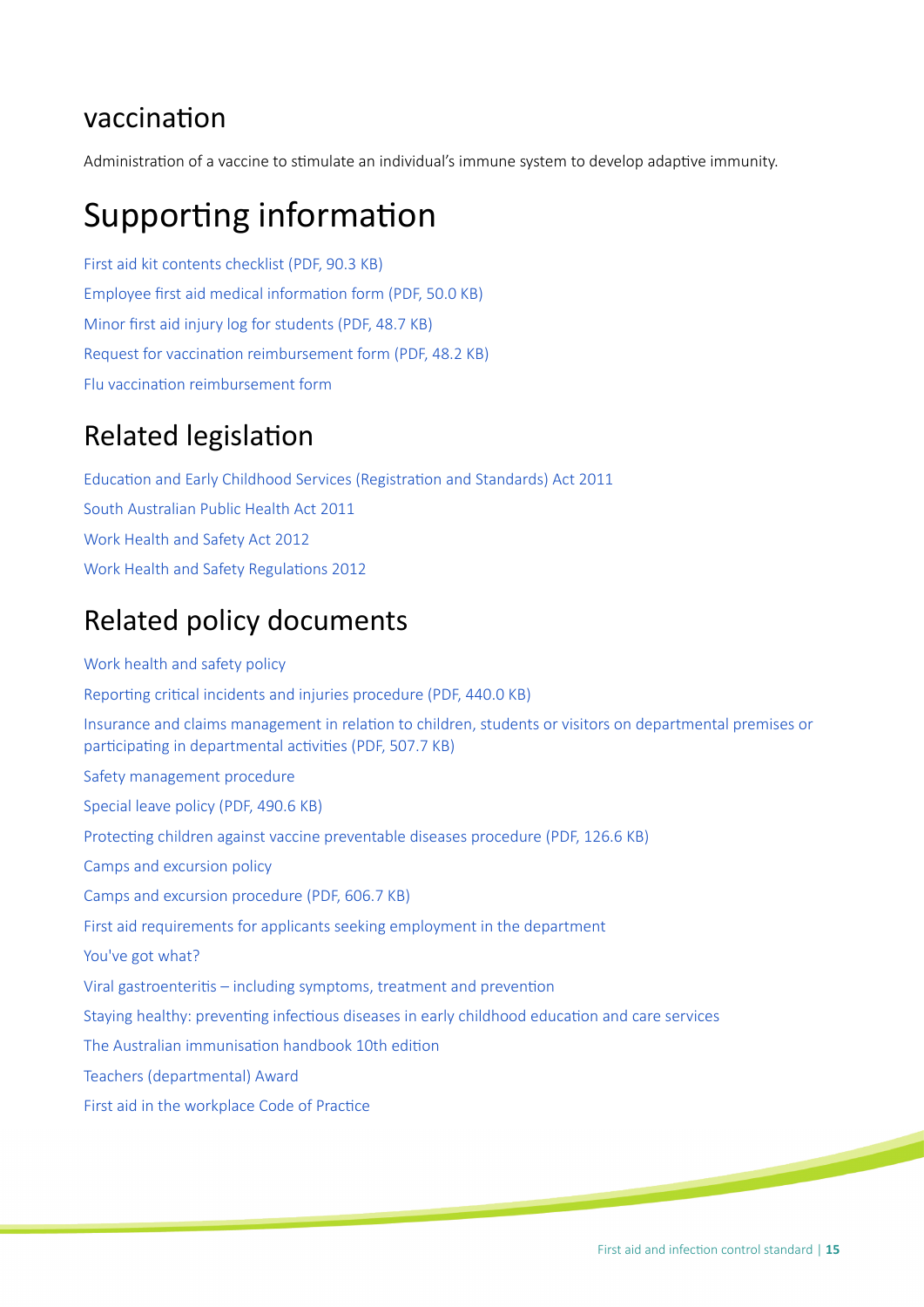Australian Children's Education and Care Quality Authority Education and Care Services National Regulations [Australian Standard AS 3745 – 2010 planning for emergencies in facilites](https://ablis.business.gov.au/service/wa/australian-standard-as-3745-2010-planning-for-emergencies-in-facilities/29668)

## Record history

Published date: March 2019

### Approvals

File number: DE18/26776 Status: approved Version: 1.2 Policy officer: senior safety consultant Policy sponsor: manager, Work Health and Safety Responsible executive director: executive director, People and Culture Approved by: director, Workplace Health and Safety Approval date: 14 June 2019 Review date: 21 February 2022

### Revision record

Version: DE18/26776 v1.2

Approved by: director, Workplace Health and Safety

Approved date: 14 June 2019

Review date: 21 February 2022

Amendment(s): transfer to new template and updating hyperlinks. Table added to item 1.2 to align with the intranet content. New branding applied to document, published as HTML document on EDi, edited for plain English in consultation with Communications directorate.

Version: 1.1

Approved by: director, Workplace Health and Safety

Approved date: 9 August 2018

Review date: 9 August 2021

 Amendment(s): administratve edit - repair and update of links, inclusion of seasonal fu reimbursement form as link and appendices.

Version: 1.0

Approved by: chief operating officer